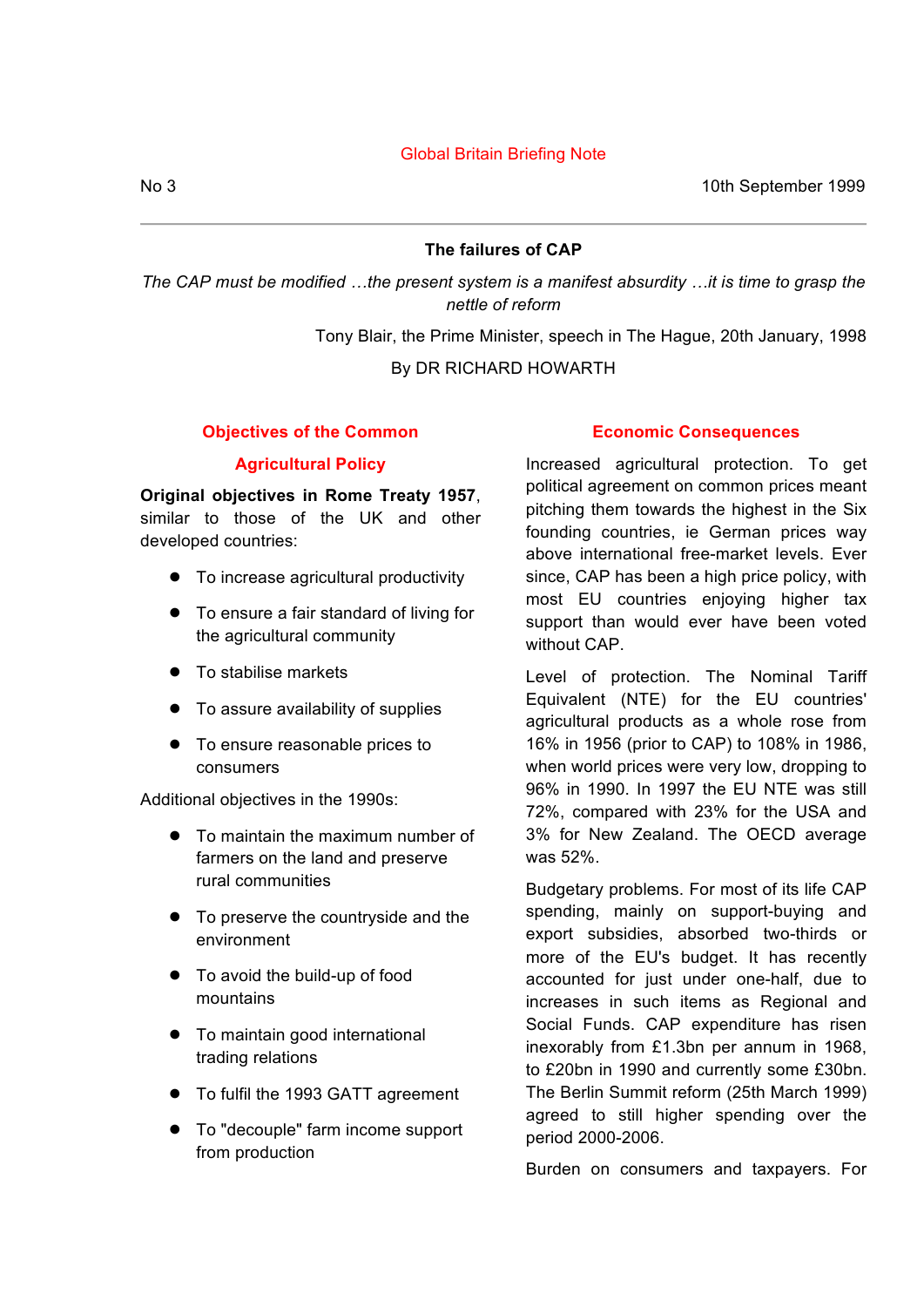#### **Principles and Mechanisms**

The CAP has mainly employed a single policy instrument – regulated prices (with compensation per acre if they are reduced) to meet a host of objectives. This contravenes the maxim for successful public policy that at least as many instruments as objectives be used. Moreover, it has been applied to 15 countries with agricultures ranging from the frozen wastes of Sweden and Finland to the Mediterranean climes of Italy, Greece, Spain and Portugal, producing a huge diversity of temperate to sub-tropical products, on holdings varying from several thousand acres in East Anglia to the minute smallholdings of Bavaria. Soon it may have to apply to the enormous and highly productive former co-operative and state farms of Hungary and Poland.

The main principles and mechanisms of CAP emerged in the 1960s and continue to be:

- A quasi-free internal agricultural market with no internal tariffs, quotas (except for milk) or other protective devices;
- Common farm prices: fixed annually by the Council of Ministers and maintained by intervention (supportbuying) and export subsidies;
- Protection of community farmers by variable import levies (and now tariffs) to prevent the target price for Community farmers from being undercut;
- Central top-down funding from the EU Budget administered from Brussels by the Commission.

most of its life, CAP farm prices have been supported at roughly twice world market levels. Families in the EU suffer the double burden of higher taxes and higher food prices. Typically, the cost has been of the order of £250 per person per year for every man, woman and child, split roughly equally between taxes and food prices.

International discord. By the early 1980s the EU was the world's largest subsidised exporter of butter and beef and the second largest (after the USA) of cereals. These trading practices depressed and destabilised world market prices of farm products, damaging traditional commercial exporters in the USA, Australia, New Zealand, Canada, and numerous Third World countries. Consequently, the CAP became a principal issue in the Uruguay round of GATT which dragged on from 1986 to 1993, mainly through EU intransigence, and which led to limited reductions in agricultural support.

Farmers' incomes falling. The CAP has failed to give reasonable prices to consumers, to preserve the environment, to maintain rural communities and, above all, to raise farmers' incomes. In Britain, 1997 total farm income plunged by 45% to the level (in real terms) of 1989, which itself was less than half that of 1970. In 1998 it fell a further 29%. Despite this, the cost of UK farm support has risen from £1bn in 1980 to £1.9bn in 1990 and £4.3bn in 1996.

# **Reasons for Failure**

The CAP is one of the prime and persistent examples of costly, yet totally unsuccessful, attempts by government to circumvent the However, external pressures - EU enlargement and the next WTO negotiations2, for example - may yet force reform, even on France.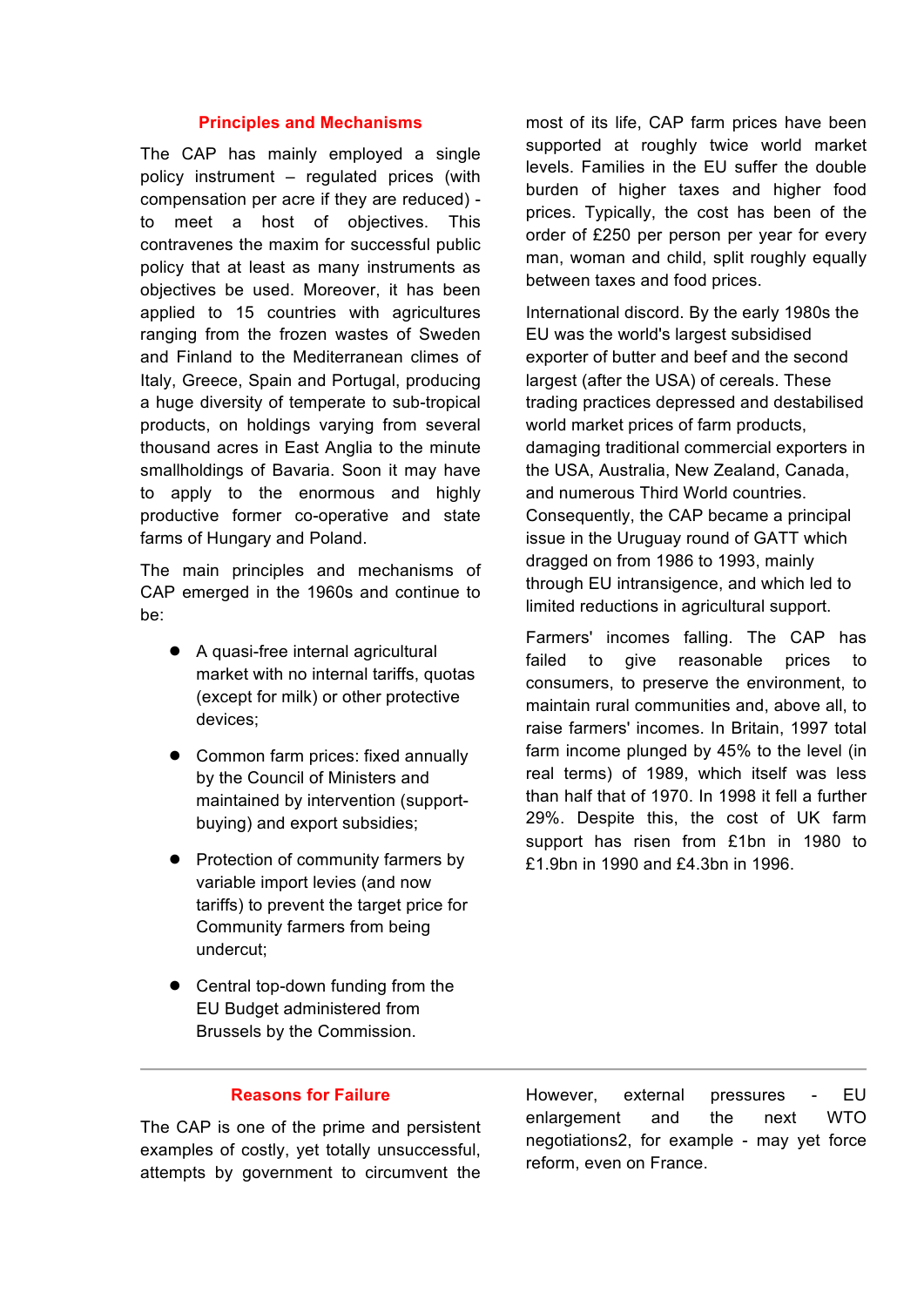laws of supply and demand.

Demand for food is virtually static, while supply tends to grow more rapidly, spurred by high prices and the adoption of new technology.

Downward pressure on market prices increases the cost of supporting them.

The CAP is very inefficient at transferring income to farmers. The annual cost to consumers and taxpayers has typically been more than double the gain in gross income to farmers, with about 60% being spent on payments to administrators, storage agencies, financing stocks, and export subsidies.

Of the 40% which adds to farmers' gross incomes only a tiny amount ends up as net income. About 50% of the extra revenue from higher prices is spent on additional inputs to increase output, some 45% on higher rents (or inflated land values), and only around 5% in net income to the farmer.

All these payments have been subject to prodigious and largely untackled fraud, amounting to at least 10% of the CAP budget1.

## **CAP reform from within unlikely**

In the last thirty years, changes to CAP have consisted mainly of tinkering with the price support mechanism, with ever-increasing regulation. The most recent attempt at even modest reform, the Commission's Agenda 2000 package, covering the period 2000- 2006, was scuppered by the French. The CAP budget even without EU enlargement will continue to rise albeit with some shift from price support to compensation payments.

Consequently, the CAP will continue to pour money into the pockets of the wealthiest farmers; to penalise the poorest consumers, who spend the biggest proportion of their incomes on food; vastly to raise the level of farm support in countries like Britain,

# **The Solution**

New Zealand rejected subsidised, government-administered agriculture in 1986 and adopted a free-market system. It took about seven years for the reforms to work through to product, factor and labour markets. The success of the experiment suggests a way out of the CAP impasse for the UK: repatriation.

A free-market agriculture, preferably including an EU-wide free internal market for farm products with no external protection, would be perfectly feasible for British farmers. It would return to British consumers the freedom to purchase their food from the most efficient sources all over the globe. But it could not be introduced overnight, since the present level of support under the CAP is about twice as high as in pre-reform New Zealand. The shocks to factor and land markets and the rural economy would be too severe. After repatriation, there would have to be direct income support for farmers in disadvantaged areas (not linked to output), special pension schemes for older farmers, retraining grants for younger farmers, and transitional payments to ease the pain of change over, say, five years.

The New Zealand experience suggests that the disruption and hardship of transition would not be as severe as British farmers fear. At lower land costs and using inputs less intensively, the bigger farms would be internationally competitive. The concentration of production on a small number of large holdings would continue. The proportion (about half) of farmers who are part-time, (mostly hobby farmers), would increase more quickly. Diversification into speciality products, tourism, leisure and sporting enterprises, into processing and adding value to farm products, and other activities such as rural crafts and timber products, would accelerate. Families whose main activity is farming could expect to earn more than the present 40% they now derive